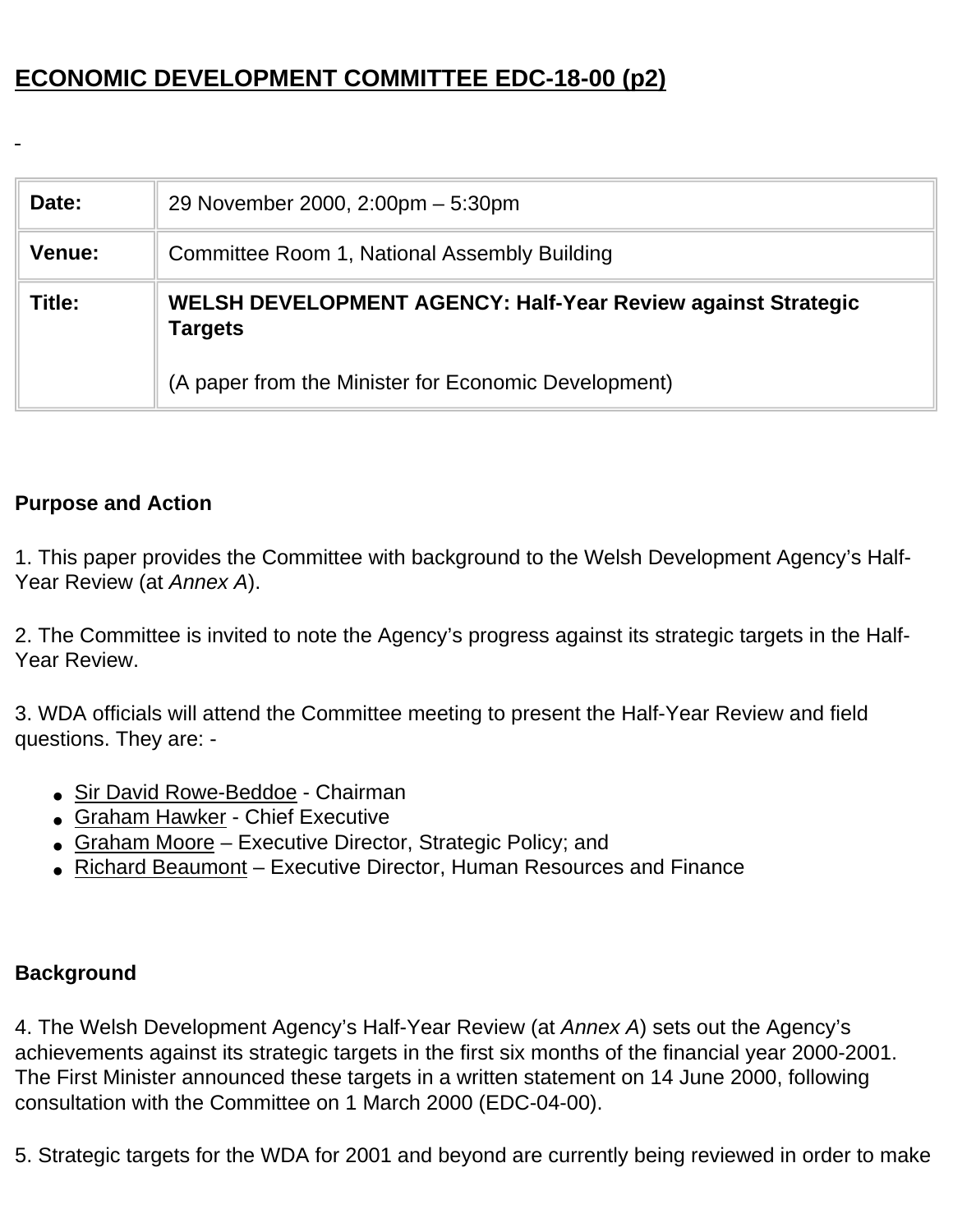them more compatible to the targets in www.betterwales.com. This process is likely to lead to a change in the way the Agency's performance is measured.

#### **Summary**

6. The first part of the document is a narrative section spelling out some of the main achievements of the Agency in the year to date, including individual projects, under the headings of the www. betterwales.com priorities. It then goes on to describe the Agency's performance on a region by region basis.

7. Appendix 1 of the document is a table of year to date outturns on the Agency's strategic targets.

### **Consideration**

8. The Committee will note that the WDA is on course to hit the majority of its targets for 2000-2001.

9. Highlights include the number of jobs created/safeguarded through the Agency's Business Development and Capital programmes, and the number of jobs created/safeguarded in the Objective 1 area. The WDA is on course to exceed these targets.

10. There is some potential bad news, however, in that the Agency is not confident that it will hit its targets with regard to inward investment and private sector investment.

### **Compliance**

11. The WDA was established by the Welsh Development Agency Act 1975 (as amended by the Government of Wales Act). Powers under that Act have been transferred to the Assembly and delegated to the Minister for Economic Development and his staff. There are no issues of regularity and propriety. The Assembly Compliance Office is content.

### **Financial Implications**

12. The costs associated with the WDA's activities during this financial year will be met from within the WDA's existing budget provision. The draft budget published on 19 October includes planned expenditure by the WDA for each of the next 3 financial years. Financial Planning Division has been consulted and noted that there are no additional financial implications for the Assembly arising from this submission.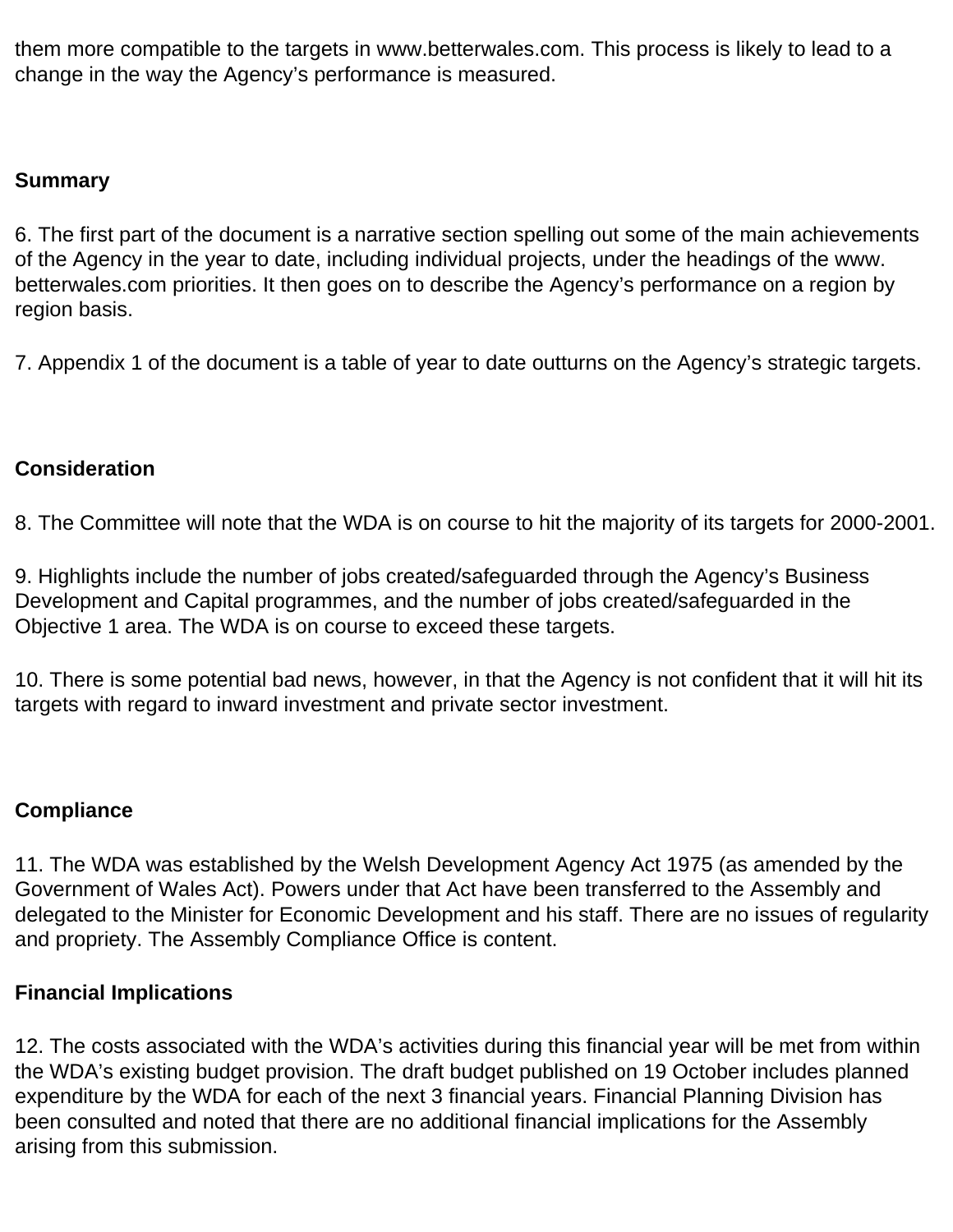## **WELSH DEVELOPMENT AGENCY**

### **2000/2001 STRATEGIC TARGETS: HALF-YEAR REVIEW FOR WELSH ASSEMBLY, SEPTEMBER 2000**

#### **Introduction**

This report sets out the Agency's progress against the Performance Targets agreed in the 2000/2001 Business Plan. The attached table (Appendix 1) sets out the Assembly strategic targets and Agency achievements for the year to date. The table includes the targets by programmes for jobs and PSI, and by NUTs II areas: West Wales & Valleys and East Wales. The Agency is on course to achieve these Strategic Targets set by the National Assembly. The narrative includes a summary of achievements presented against the Betterwales. com priorities.

The Agency has contributed significantly to the planning process associated with Objective One Structural Funds both through major input to the Single Programming Document and the Regional and all-Wales Action Plans. The Agency has established a Structural Funds Unit in support of the Objective One Partnerships and is taking the lead on seven programme areas.

#### **Summary**

High value added investment has been secured through new and established operations, particularly in the automotive and semi-conductor sectors:

- Agilent Technologies will be the 'anchor tenant' at the Swansea Technium centre, concentrating on R&D in semi-conductor technology.
- A state of the art Advanced Learning Centre and Climatic Wind Tunnel has been opened at Calsonic's European Technical Centre in Llanelli
- DPS Composites which supplies the Formula One motor racing industry expanded to create 160 jobs in Pembroke Dock
- @Wales, Welsh Digital Media initiative launched in Cardiff Bay to support new and developing companies.
- Investments by NTL, HSBC and Manpower Services in three state of the art customer service centres in west Wales.
- Accelerate Wales Programme launched in partnership with NAW and the Automotive Forum to deliver comprehensive support to the automotive sector.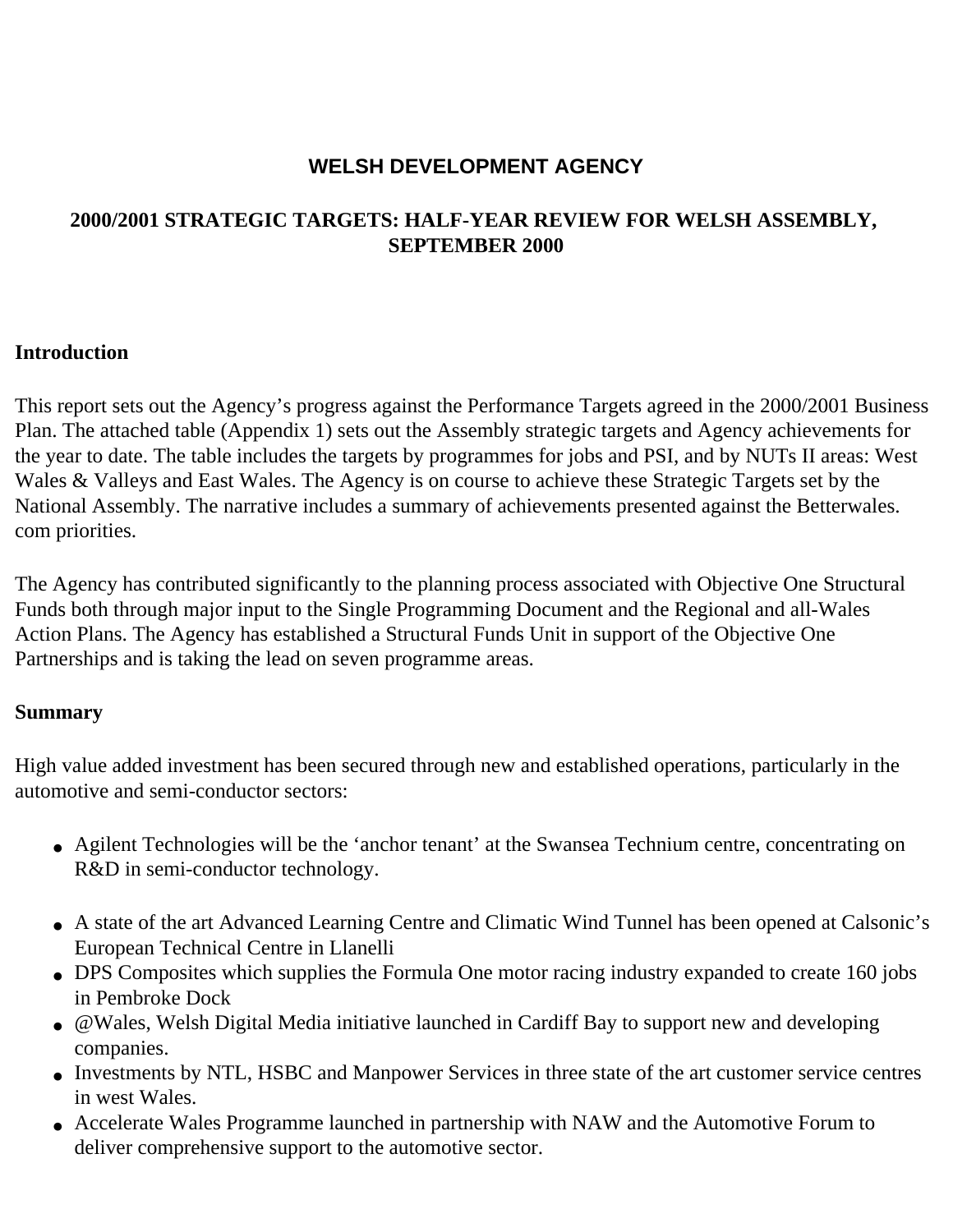- SPX Contech established a new facility in Welshpool to manufacture steering and power train components.
- General Domestic Appliances invested £26 million at Kinmel Park, safeguarding over 1,000 North Wales jobs.
- SmE-Business programme launched to help indigenous businesses make effective use of Information and Communication Technologies.
- Strong support for adding value to food products through farming innovation programmes and new investment by Aeron Valley Cheese at Felinfach.
- Finance Wales Plc successfully established and the Investment Funds and Programmes of the Agency transferred to the new body.

Direct support to companies by the Agency resulted in Welsh firms securing over £17 million in new sales, already exceeding the target for the year.

The number of jobs supported in indigenous firms through business support and capital projects reached 5,459, just over 50% of the annual target.

Of these, 3,660 jobs have been created or safeguarded in indigenous firms engaged in Agency programmes to support supply chain development, to introduce innovation and technology and other activity such as Agrifood initiatives.

The balance between jobs safeguarded and new jobs has shifted. Of the total jobs supported in indigenous firms, half year estimates indicate that whilst 14% of jobs were new in 1999/2000, in 2000/2001 new jobs now represent 25% of the total to date.

In a difficult market affected particularly by high exchange rates, investment from overseas will create 930 jobs, 37% of target. Inward investment in total secured an associated capital investment of £44 million and 3,735 jobs.

The Assembly has set the Agency a challenging target that this year 12,500 of the total of 19,000 jobs (i.e. 65%) should be located in western parts of Wales and the Valleys. At the half year point over 6,300 jobs (69%) of the total to date have already been created or safeguarded compared to 2,831 (31%) in the east.

### **Highlights**

Participation: Increasing the number and quality of jobs and reducing economic inactivity (*Betterwales*. *com)*

#### *Participation and Enterprise programmes*

Additional support has been given to Business Connect, the Entrepreneurship Action Plan and programmes such as the Graduate Placement Schemes and SME Equality programmes.

Key projects included a WDA partnership with Business Connect and Chwarae Teg to set up a series of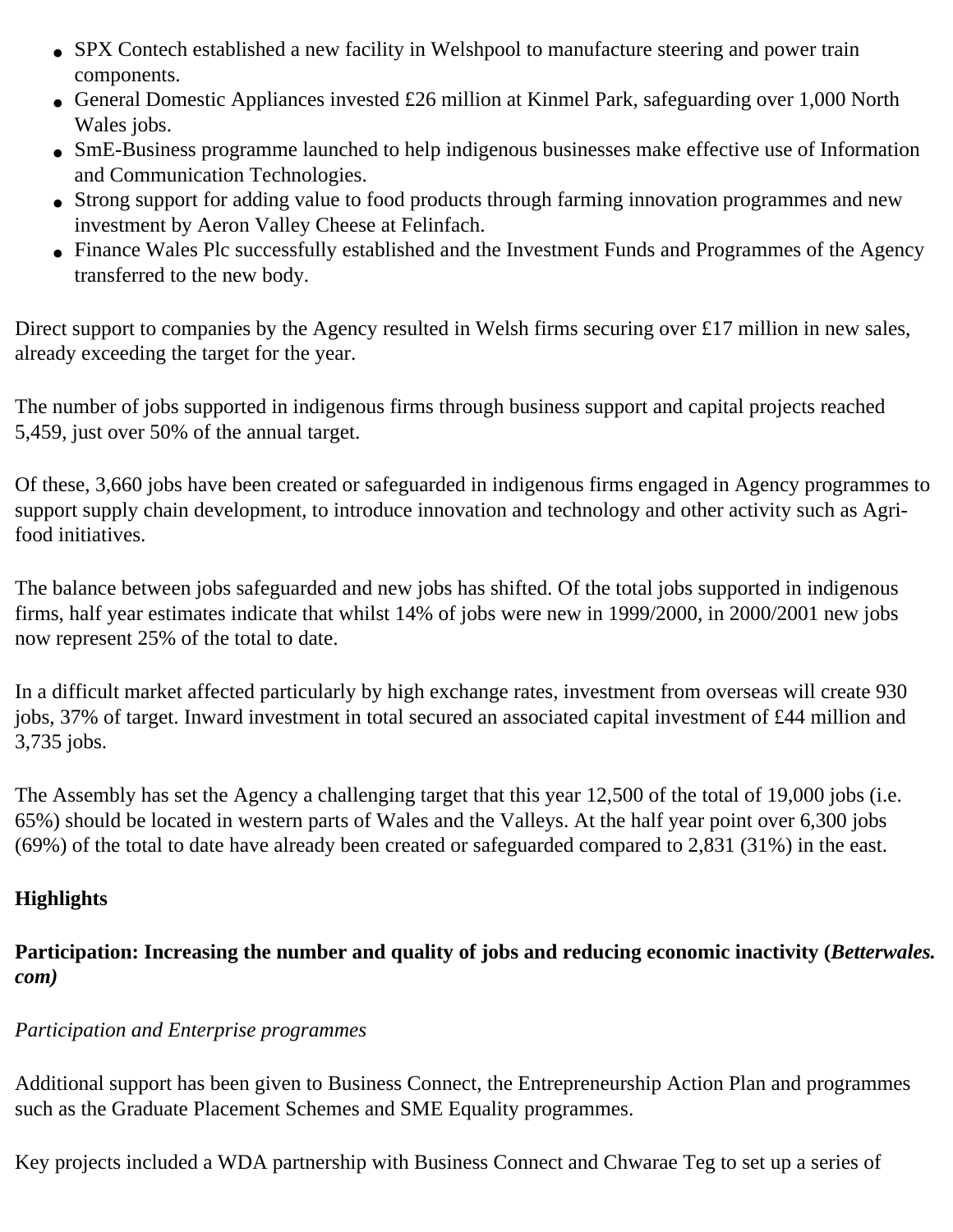workshops in Mid Wales to encourage more women to take up training and education courses, and to develop start-up enterprises.

The Investment Funds and Programmes of the Finance Programmes Department of the WDA transferred to Finance Wales Plc. A wholly owned subsidiary of the WDA, Finance Wales provides an extensive range of investment funds and management support programmes, according to Cardiff Business School research, 'one of the most extensive and comprehensive suites of financial products available at a regional level anywhere in Europe.'

### *Inward investment*

Appendix 2 lists the projects so far attracted to Wales. As far as the distribution between West Wales & the Valleys and East Wales is concerned, £33 million of PSI (74%) and 2,959 jobs (80%) were generated or sustained in West Wales & the Valleys compared with the year end targets of 57% and 71% respectively, showing the impact on Objective One areas.

## **International marketing: raising the international profile and influence of Wales (***Betterwales. com***)**

Vigorous marketing programmes have been carried out overseas to sustain the pipeline of new projects currently facing pressure from changes in the inward investment market-place as it moves away from traditional large scale manufacturing projects.

The current pipeline of projects is comparable with last year in terms of job numbers. Strong promotional campaigns have been conducted in support of the Agency's work, particularly in terms of the announcement of results and individual investments, and in support of individual programmes: new in-flight video, promotion of the Automotive and Aerospace sectors in Wales, and the Welsh Open Golf Tournament.

Forward planning is in place for a major Automotive conference to be held in conjunction with the Network Q Rally and there has been close involvement with the bid to host the Ryder Cup Golf Tournament in 2009.

### **Added Value: Building an advanced competitive and more diverse economy, with a dynamic small & medium enterprise sector.(***Betterwales.com)*

#### *Competitive Development*

Programmes include supply chain development to improve productivity and support for application of innovation and technology. The major theme of the Corporate Plan for 2001-2004 is to encourage the creation of a knowledge based economy in Wales.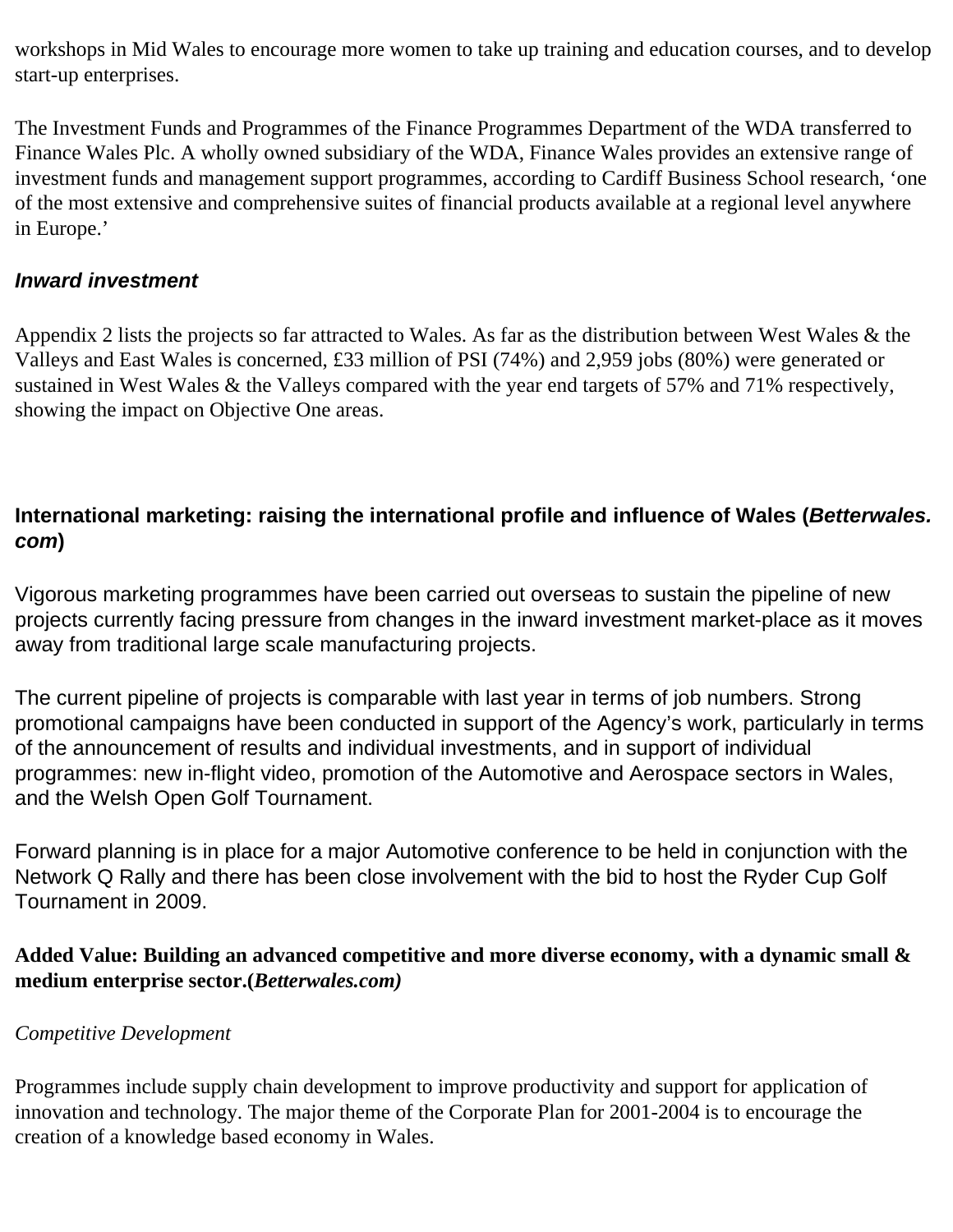The network of Innovation and Technology Counsellors giving expert advice to help SMEs adopt more innovative practices has been doubled with the support of the Assembly.

The Wales smE-Business programme was launched to provide more than 10,000 small and medium enterprises with information and direct support to increase competitiveness through the application of Information and Communication technologies.

Strong investment has been secured in the high value added end of the automotive sector, research & development in semi-conductors and the establishment of leading edge customer service centres:

Opening of a state of the art Advanced Learning Centre and Climatic Wind Tunnel at Calsonics's European Technical Centre in Llanelli.

SPX Contech announced the expansion of its global components manufacturing capability by the establishment of a new facility in Welshpool, Powys to manufacture aluminium steering and power train components.

Hitachi Cable, the leading Japanese automotive company has taken over the former Lucas Varity Power steering Plant in Ebbw Vale and in North Wales.

Tokai Rika will invest over £6 million in a facility to manufacture switches.

Agilent, the leading Californian semi-conductor research company located its UK operations in Swansea. The company will design and test the latest innovations in communication science and technology. This investment is seen as paving the way for other global hi-tech companies to create research and development laboratories.

#### **Strategic Area Development**

#### *Business Infrastructure*

Business infrastructure programmes include the development of strategic sites, investment in telecommunications infrastructure and the provision of advance premises. Key projects which got underway in the first half of the year included the launch of a public/private sector partnership between the WDA, BP Amoco and Neath Port Talbot County Council and the Princes Foundation to transform the disused oil refinery site at Llandarcy in west Wales to create a 'sustainable' urban village. The development is set to create over 2,000 jobs and secure investment of £500 million over a twenty year period and provide around 1,800 new homes.

#### *Regeneration and Land*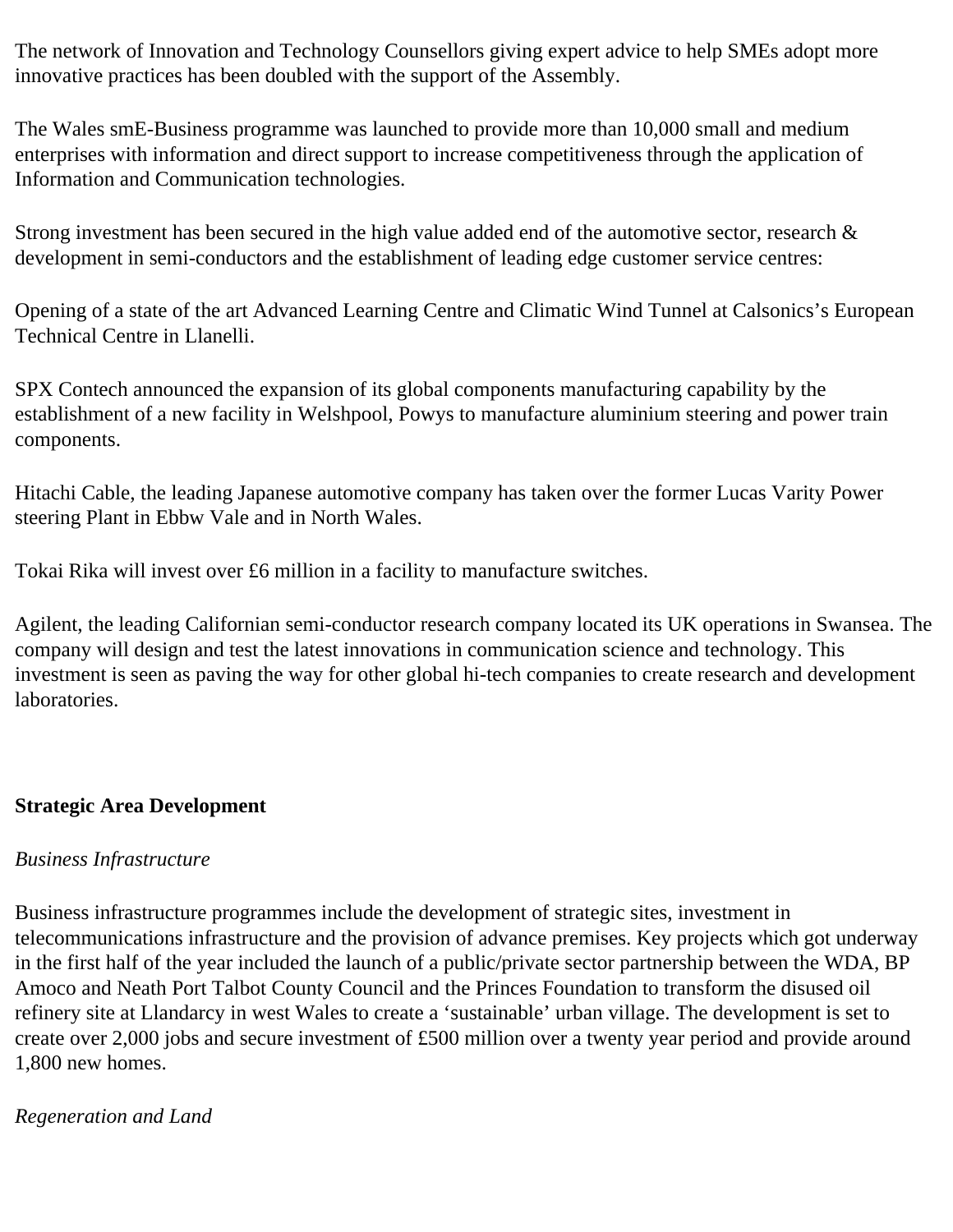On 1 April 2000 the Land Division assumed responsibility for the residual portfolio assets of the former Cardiff Bay Development Corporation. The Agency is on target to generate the receipts required by the National Assembly. Following the acquisition the Division has actively been marketing and disposing these assets which to date has included the Custom House, Penarth, land at the Graving Docks and the Exchange Building in Mount Stuart Square.

Other disposals include the sale of the former Mid–Glamorgan CC offices in Greyfriars Road, Cardiff vested in the Residuary Body for Wales with the proceeds distributed amongst the councils of Rhondda Cynon Taff, Vale of Glamorgan, Cardiff, Caerphilly, Bridgend and Merthyr.

Further housing sites were brought to the market at Caerleon near Newport, Denbigh and at North Pentwyn, Cardiff.

Expected acquisitions include the former Ely Paper Mills in Cardiff and land at Shotwick Road, Deeside which could provide a major employment site. Shotwick Road is presently subject to a Public Local Inquiry which commenced in September 2000 where the Agency is promoting the site with the support of Flintshire CC.

Major infrastructure works programmed to commence include works at Ruabon Business Park, Wrexham, the former Hotpoint site at Llandudno Junction.and Brocastle in Bridgend.

#### **Rural activity**

Business Connect and the Agency's Mid Wales Division launched a new retailers award to promote enterprise in small shops and stores in rural Wales. A Farming Fair was sponsored by the Food Directorate aimed at bringing farming families together to find out about new innovations in the farming industry, improved farming methods and adding value to existing products.

The Graduates Means Business programme, which provides practical help on setting up business to graduates living in Mid Wales recorded that since its launch six participants had successfully started their own businesses.

Two Brecon based companies Brooke Thompson and Beacon Foods undertook major expansions which resulted in the creation and safeguarding of 194 jobs in Wales. Aeron Valley Cheese opened its new cheese production and storage plant at Felinfach, delivering a major boost to the regions dairy farmers and creating 65 new jobs.

### **Regional Highlights**

#### *North Wales*

Key projects completing in the half year have included a speculative 100k sq ft unit at Deeside with the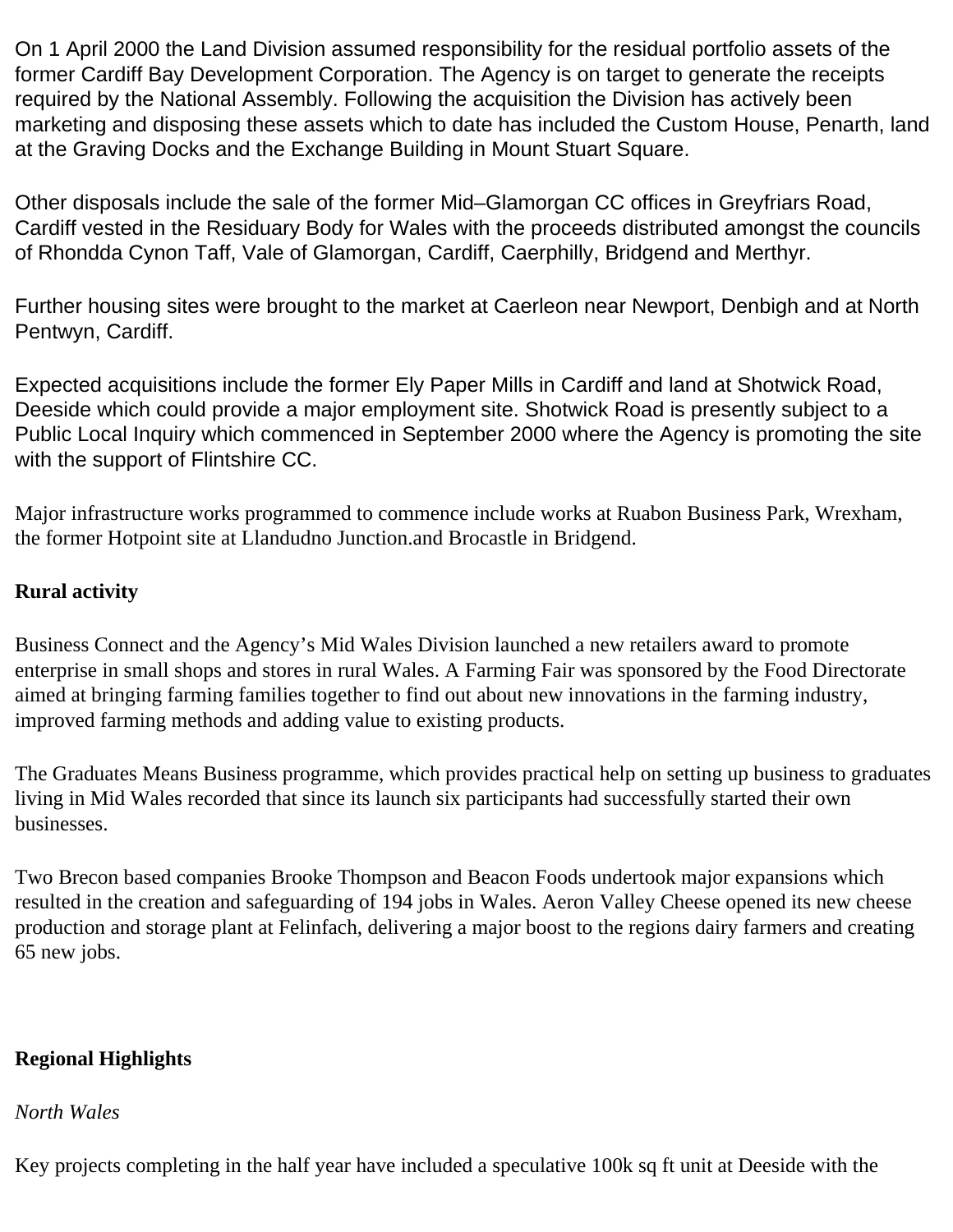potential for attracting 150 jobs and capital investment of some £3 million. Support for rural areas has been increased through the establishment of the Farm Machinery Network Support programme which has already safeguarded and created 163 jobs.

General Domestic Appliances, parent company of Hotpoint, one of North Wales largest employers has safeguarded over 1,000 jobs by investing £26 million to build a range of advanced washing machines. This state of the art production facility at Kinmel Park was won in the face of competition from eastern Europe.

### *Mid Wales*

The overall performance of the division, in terms of actual to date and forecasted, for jobs and PSI is encouraging. The main capital schemes to make a significant contribution to the strategic targets include the bespoke extension for Aeron Valley Cheese, Felinfach, unit lease for the Burger Company, Builth Wells and a unit lease for Nimbus Foods, Dolgellau

In addition, the Division's Business Development programmes, such as Business Connect, continue to play an important part in terms of strategic output performance.

The main capital scheme due to be completed in the second part of the year is the Section 10 Infrastructure project to facilitate the improved electricity infrastructure at Blaenau Ffestiniog. This scheme will save at least 250 jobs and provide the potential for the creation of a considerable number of new jobs in the area through releasing additional land for development.

### **South West**

Highlights in the first half year include investments by NTL, HSBC, and Manpower Services in three state of the art customer service centres, creating between them over 1,200 jobs. DPS Composites which supplies the Formula One motor racing industry expanded into an advance unit at Pembroke Dock creating 160 jobs and investment of £0.75 million. 3M created 107 and safeguarded 63 more with and £2.7 million investment at their Gorseinon plan. In addition Chinese shoe manufacturer Athlons created 141 jobs establishing their business at Thornton Industrial Estate at Milford Haven. The Technium Centre also saw the exciting investment of Agilent Technologies

#### **South East**

@Wales, the Welsh Digital Media Initiative, was established to support new and developing companies in the high growth multi-media sector. Incubated companies will be provided with office facilities, high bandwidth internet access, rack space and servers at the @Wales building in Cardiff Bay. Also support from specialists in IT, Business, Marketing, etc.

The Accelerate Wales Programme commenced following extensive consultations with automotive sector and approval of funding from NAW. This is the first extensive and comprehensive Business Development Programme designed by the companies in the sector, under the auspices of the Wales Automotive Forum, and will also be delivered through the main companies in the sector.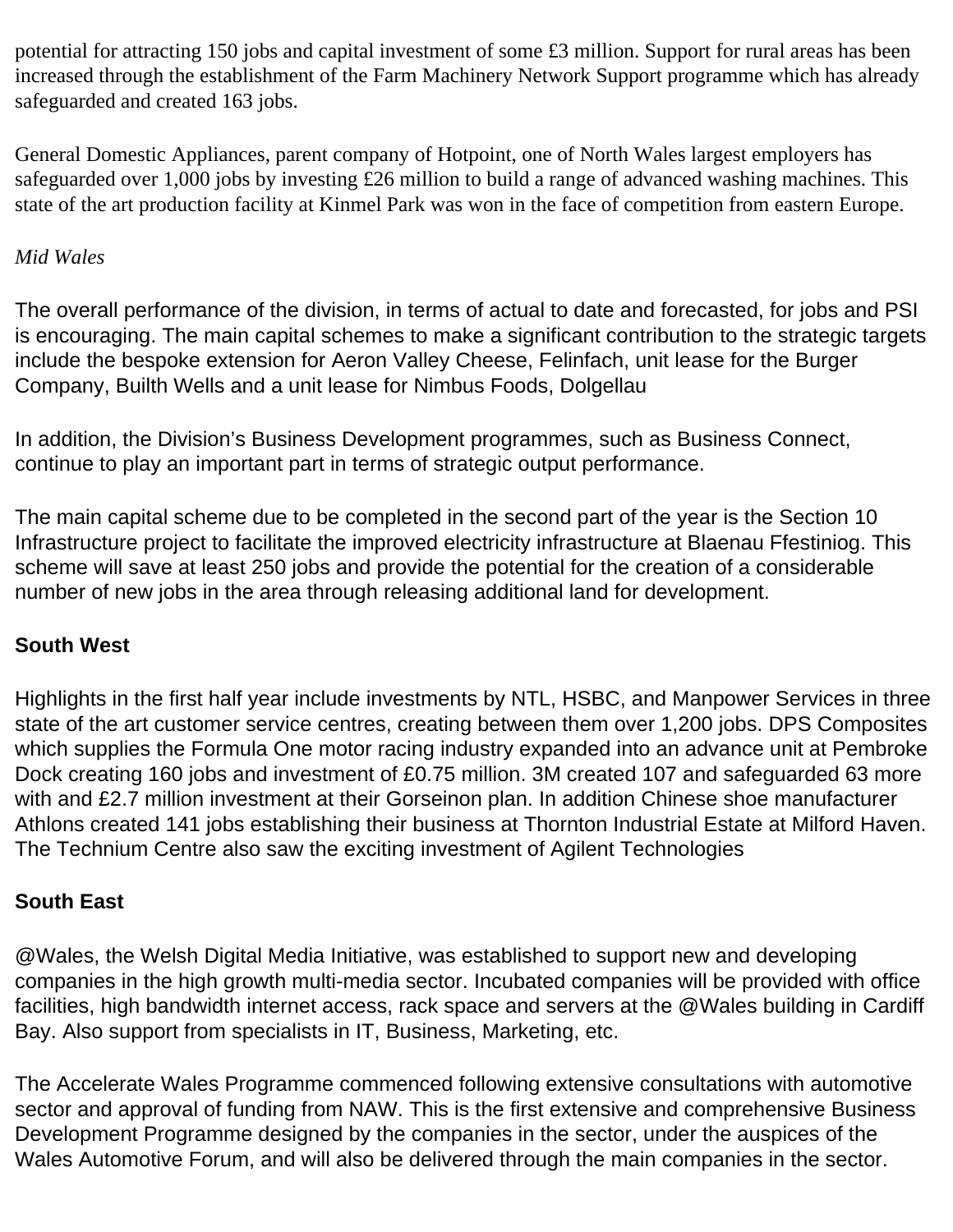Cleppa Park, Newport – Principal terms agreed between WDA/Newport CBC/Cardiff University for JV with Morrison Development Ltd for phased development of 45 acres, as a mixed science/ business park including hotel complex, in accordance with Masterplan agreed with JV partners. Morrison's to provide £1.5m of infrastructure and first phase 60k sq ft speculative HQ office building. Subsequent phases to be developed within 5 years. Possible receipt to WDA over 5 years is estimated at £2.5m. This site, together with the nearby Imperial House Phase II, will provide a major opportunity to attract high growth, high technology companies to South Wales.

The attraction of One 2 One to Merthyr Tydfil, securing nearly 1000 jobs, is providing much needed employment opportunities in the deprived areas in and around Merthyr. One 2 One are based on the Rhydycar Business Park, developed as part of the long term strategy between the Agency and the local authority to deliver new high quality employment sites within the Borough.

The Environment Working for Business programme is progressing well in the pilot areas of Merthyr Tydfil and Blaenau Gwent and may be extended shortly to Bridgend, Caerphilly and Torfaen. The scope of the programme could be extended if Objective One funds are secured.

#### **APPENDIX 1**

#### **WELSH DEVELOPMENT AGENCY**

#### **2000-2001 STRATEGIC TARGETS REPORT TO WELSH ASSEMBLY**

#### **AS AT SEPTEMBER 2000**

|                                                          | 2000/2001     | <b>YTD</b>    |
|----------------------------------------------------------|---------------|---------------|
|                                                          | <b>Target</b> | <b>Actual</b> |
| <b>JOBS SUPPORTED</b>                                    | 19,000        | 9,194         |
|                                                          |               |               |
| <b>Business Development/Capital</b><br><b>Programmes</b> | 10,500        | 5,459         |
| <b>Inward Investment</b>                                 | 8,500         | 3,735         |
| Of Which:                                                |               |               |
| <b>Overseas New Projects</b>                             | 2,500         | 930           |
|                                                          |               |               |
| * <b>IBB Criteria</b>                                    |               | 6,714         |
|                                                          |               |               |
| <b>PRIVATE SECTOR INVESTMENT</b>                         | £580m         | £127m         |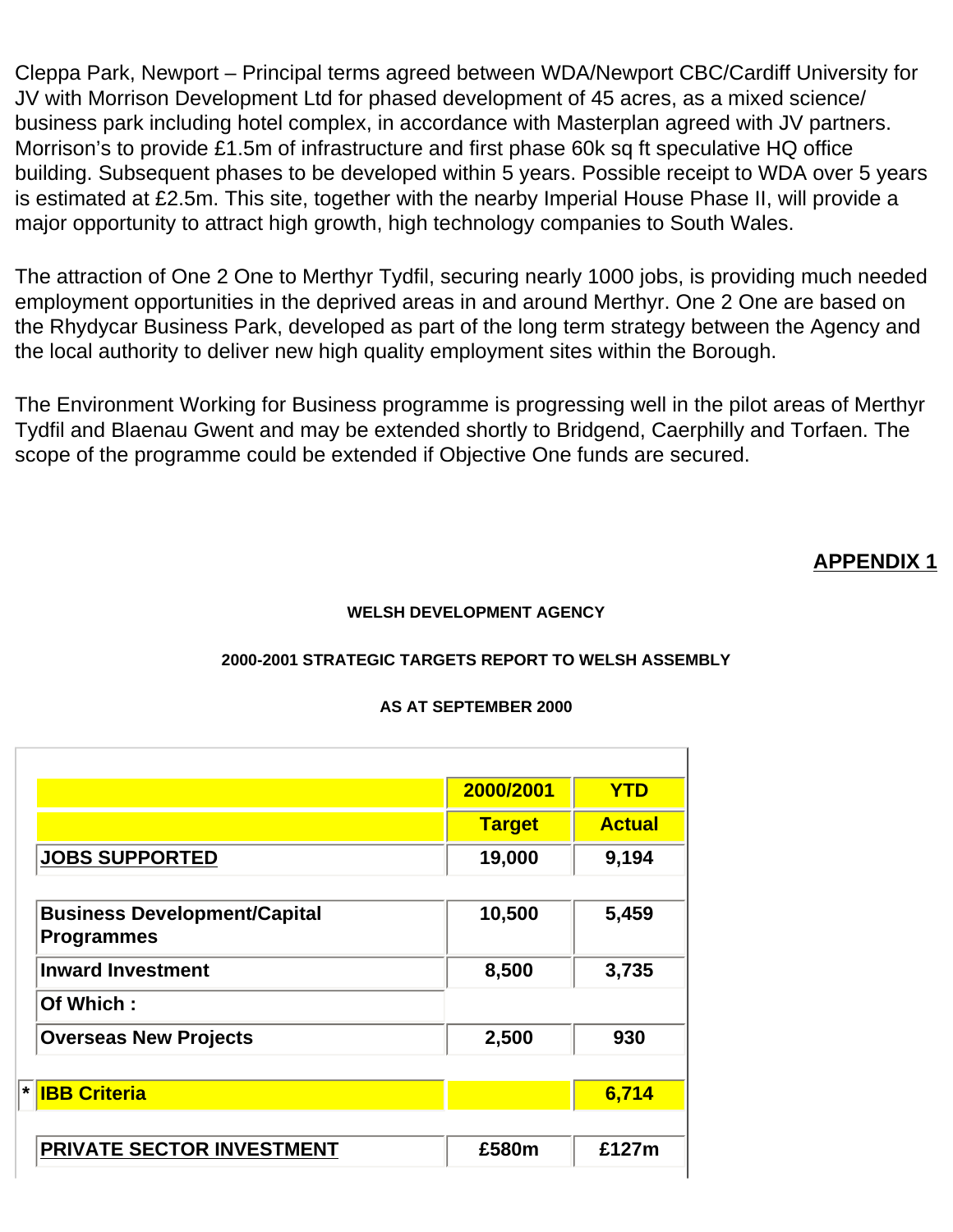| <b>Business Development/Capital</b><br><b>Programmes</b> | £290m  | £83m     |
|----------------------------------------------------------|--------|----------|
| <b>Inward Investment</b>                                 | £290m  | £44m     |
| $\left \star\right $<br><b>IBB Criteria</b>              |        | £59m     |
| <b>NUTS II - WEST WALES &amp; VALLEYS</b>                |        |          |
| No of Jobs                                               | 12,500 | 6,363    |
| $\left  \ast \right $<br><b>Percentage</b>               |        | 69%      |
| <b>Business Development/Capital</b><br><b>Programmes</b> | 6,500  | 3,404    |
| <b>Inward Investment</b>                                 | 6,000  | 2,959    |
| <b>Private Sector Investment</b>                         | £330m  | £59m     |
| <b>Business Development/Capital</b><br><b>Programmes</b> | £165m  | £26m     |
| <b>Inward Investment</b>                                 | £165m  | £33m     |
| <b>NUTS II - EAST WALES</b>                              |        |          |
| No of Jobs                                               | 6,500  | 2,831    |
| Percentage                                               |        | 31%      |
| <b>Business Development/Capital</b><br>programmes        | 4,000  | 2,055    |
| <b>Inward Investment</b>                                 | 2,500  | 776      |
| <b>Private Sector Investment</b>                         | £250m  | £68m     |
| <b>Business Development/Capital</b><br><b>Programmes</b> | £125m  | £57m     |
| <b>Inward Investment</b>                                 | £125m  | £11m     |
| <b>BUSINESS DEVELOPMENT</b>                              |        |          |
| $ \star $<br><b>Business Secured</b>                     | £12.9m | £15.825m |
|                                                          |        | **       |
| <b>LAND RECLAMATION</b>                                  |        |          |
| <b>* Area Reclaimed</b>                                  | 49Ha   | 20.35Ha  |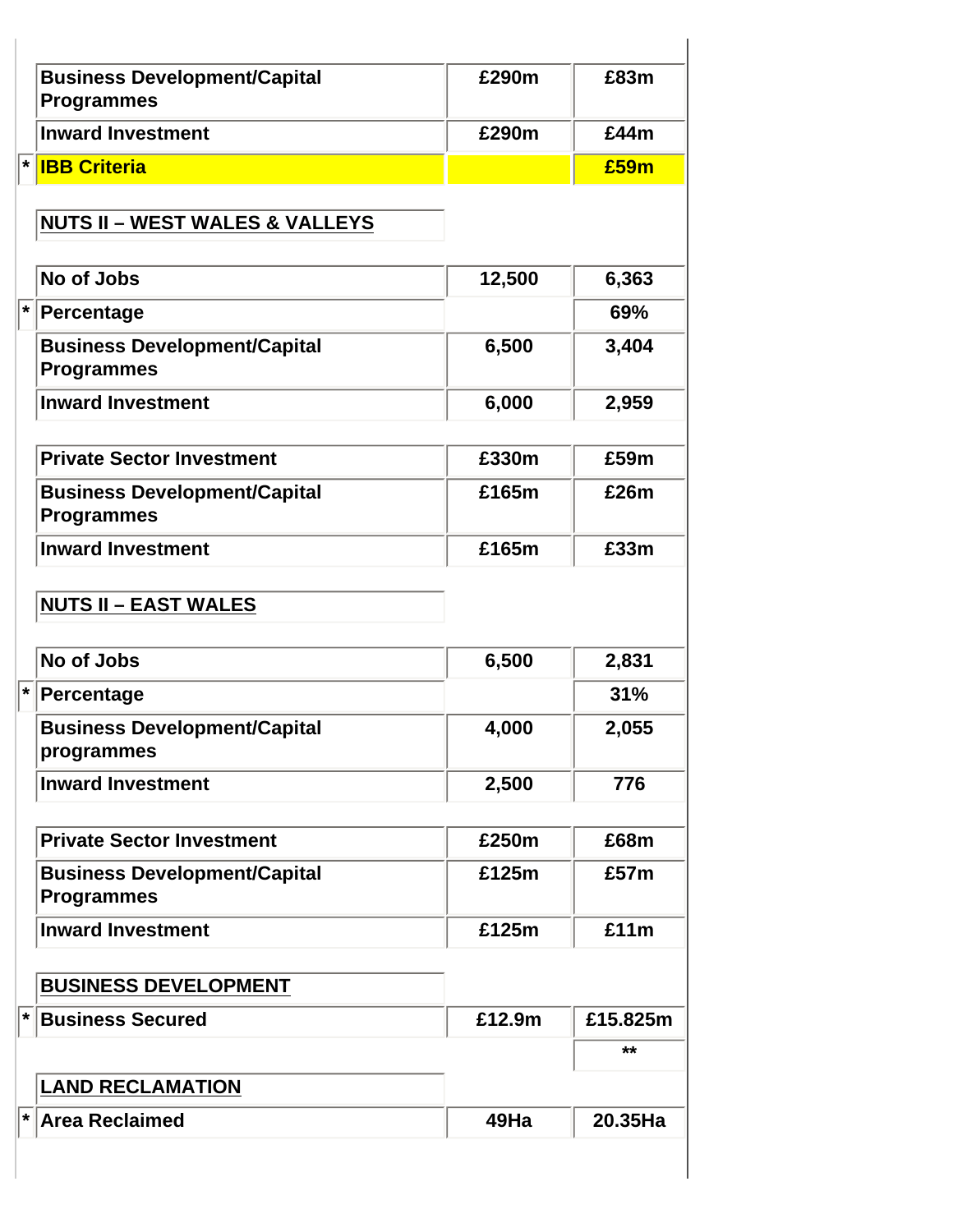|    | <b>LAND DIVISION</b>                          |             |                |
|----|-----------------------------------------------|-------------|----------------|
| ₩. | <b>Disposal of Land</b>                       |             |                |
|    | <b>Hectares</b>                               | $31$ Ha     | 23Ha           |
|    | <b>Value</b>                                  | £17m        | £12m           |
|    | <b>Floorspace</b>                             | 16,000 sq m | 14,000 sq<br>m |
|    |                                               |             |                |
| ∣∗ | <b>IMANAGEMENT RUNNING COSTS</b><br>(maximum) | £28.844m    | £13.402m       |
|    |                                               |             |                |
|    | *Not A Strategic Target                       |             |                |
|    | **As At August                                |             |                |

## **APPENDIX 2**

| Projects Completed as at September 2000 |                      | <b>Division</b> | <b>NUTS</b>       | <b>PSI</b>  | <b>JC</b>      | <b>JS</b>      | <b>Total</b> |
|-----------------------------------------|----------------------|-----------------|-------------------|-------------|----------------|----------------|--------------|
| <b>Planetree Printing</b>               | Powys                | Mid             | East              | £35,000     | 6              | $\overline{0}$ | 6            |
| The Burger Co                           | Powys                | Mid             | East              | £780,000    | 65             | 0              | 65           |
| Forsheda Ltd                            | Powys                | Mid             | East              | £1,100,000  | 30             | 0              | 30           |
| Kimberly-Clarke                         | Flintshire           | North           | East              | £7,500,000  | 0              | 270            | 270          |
| Tokin UK Ltd                            | Cardiff              | South           | East              | £0          | $\overline{2}$ | $\overline{0}$ | 2            |
| Ellis & Buckle                          | Cardiff              | South           | East              | £0          | 200            | 0              | 200          |
| Triplex - Williams Ltd                  | Cardiff              | South           | East              | £2,000,000  | 0              | 203            | 203          |
|                                         |                      |                 | <b>East Total</b> | £11,415,000 | 303            | 473            | 776          |
| Aeron Valley Cheese - Felinfach         | Ceredigion           | Mid             | WW&V              | £2,200,000  | 75             | $\overline{0}$ | 75           |
| Cycle Citi Corp                         | Gwynedd              | North           | WW&V              | £1,500,000  | 20             | $\mathbf 0$    | 20           |
| Soten UK Ltd                            | Merthyr Tydfil       | South           | WW&V              | £2,270,000  | 47             | $\mathbf 0$    | 47           |
| <b>Yarwood Cutting Concepts</b>         | Rhondda Cynon<br>Taf | South           | WW&V              | £309,000    | 11             | 0              | 11           |
| <b>First Scientific Ltd</b>             | <b>Blaenau Gwent</b> | South           | WW&V              | £0          | 5              | $\overline{0}$ | 5            |
| <b>Brook Thompson</b>                   | <b>Blaenau Gwent</b> | South           | WW&V              | £1,540,000  | 42             | 23             | 65           |
| R-Tek Ltd                               | Merthyr Tydfil       | South           | WW&V              | £550,000    | 14             | 29             | 43           |
| Reynolds Industries Ltd                 | Torfaen              | South           | WW&V              | £0          | 15             | $\mathbf 0$    | 15           |
| Eurocaps Ltd                            | <b>Blaenau Gwent</b> | South           | WW&V              | £422,000    | 9              | 0              | 9            |
| <b>Lifton Excavators</b>                | <b>Blaenau Gwent</b> | South           | WW&V              | £2,340,000  | 53             | 13             | 66           |
| <b>AB Automotive Electronics</b>        | Rhondda Cynon<br>Taf | South           | WW&V              | £600,000    | 12             | 23             | 35           |